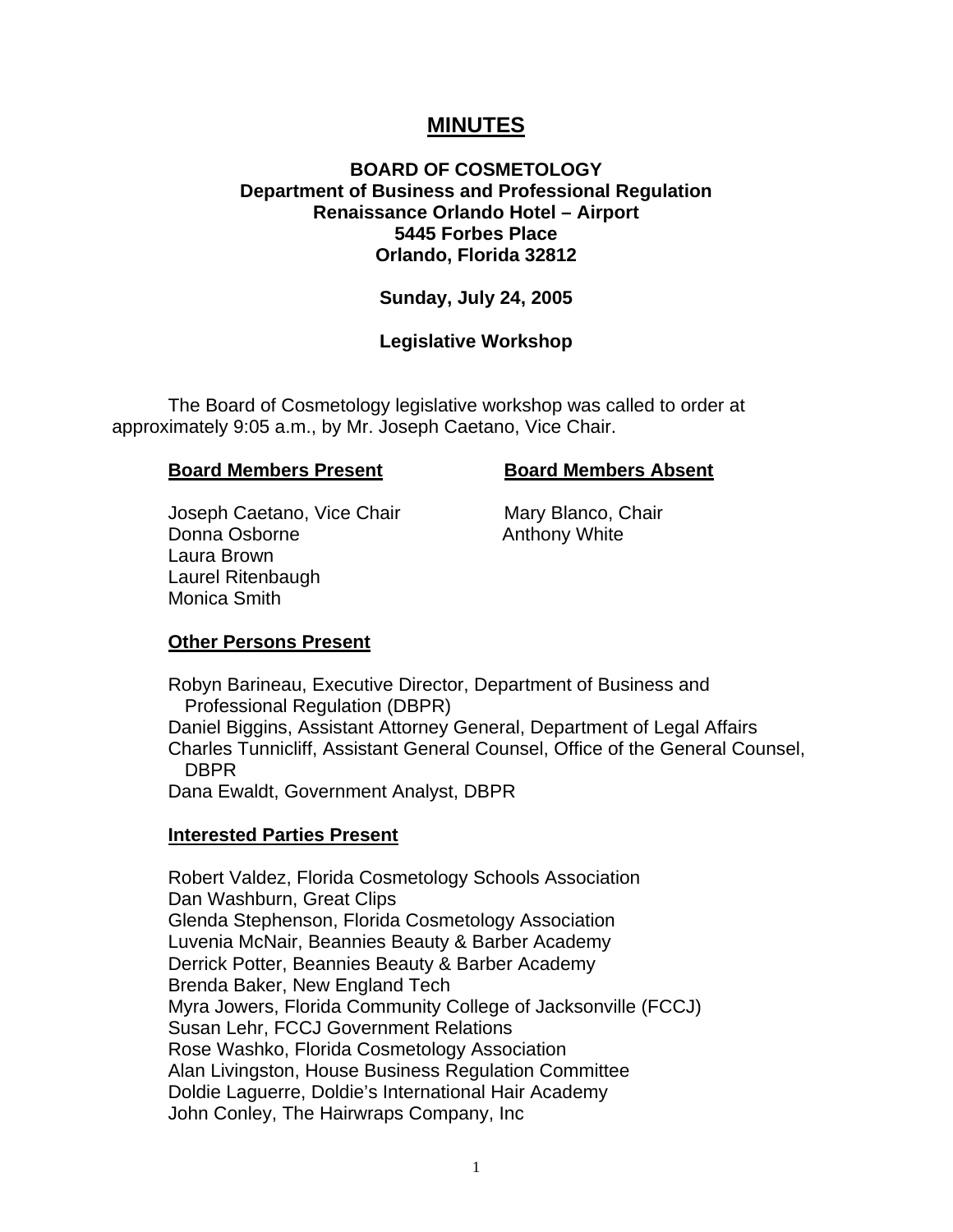Nancy Bradley, Commission for Independent Education (CIE) Kasongo Butler Nelson, CIE Rocco DiBenardo, Salon Operation Solutions Sherry Hill, IPAC Distributors, Inc. Bonnie Poole, Florida Cosmetology Association Tuan Vu, Pro-Nails & Beauty School Mau Nguyen, Pro-Nails & Beauty School Linda Balboa, LaBelle Beauty Academy Giacio Vegcio, Paul Mitchell – The School Phuonglan Tran, Academy of Health & Beauty Julia Tester, Artistic School of Nails & Cosmetology Brenda Belcher, North Florida Institute

The legislative workshop opened with a roll call and a quorum was established. Vice Chair Joseph Caetano informed the attendees that the workshop would begin with the board members making comments to the proposed legislation and then other attendees would be given an opportunity to speak to each section of the draft.

Ms. Susan Lehr, FCCJ Government Relations, informed the board about the various workshops and meetings that were held over the summer. The meetings were attended by representatives from the Department of Education and several private school owners. The purpose of the meetings was to reach a consensus on the elements of cosmetology educational requirements, strengthening current education and licensure requirements as well as the possibility of creating degree programs from the current certificate programs (i.e. salon and spa management). Ms. Lehr informed the group that Representative Jennifer Carroll may be a possible sponsor of the proposed 2006 cosmetology legislation. Ms. Lehr went on to give an overview of the draft legislation:

- Cosmetology License (hair services only); 1,000 hours and a written and practical examination required
- Master Cosmetologist License (full service); 1,800 hours and a written and practical examination required
- Esthetician License; 600 hours and a written and practical examination required
- Nail Technician License; 350 hours and a written and practical examination required
- Hair Braiding registration; increase education requirement to 40 hours
- Body Wrapping registration; eliminate the registration and incorporate into the esthetician program / license scope
- Hair Wrapping registration; increase education requirement to 24 hours

Ms. Rose Washko, Florida Cosmetology Association, agreed with the legislation proposal. Ms. Washko has suggested an advisory board for medical office work environments. Ms. Lehr responded that she would be happy to work with all interested parties.

Ms. Laurel Ritenbaugh, Cosmetology Board Member, approves of the hair braiding proposal and the opportunity it presents. Ms. Ritenbaugh questioned the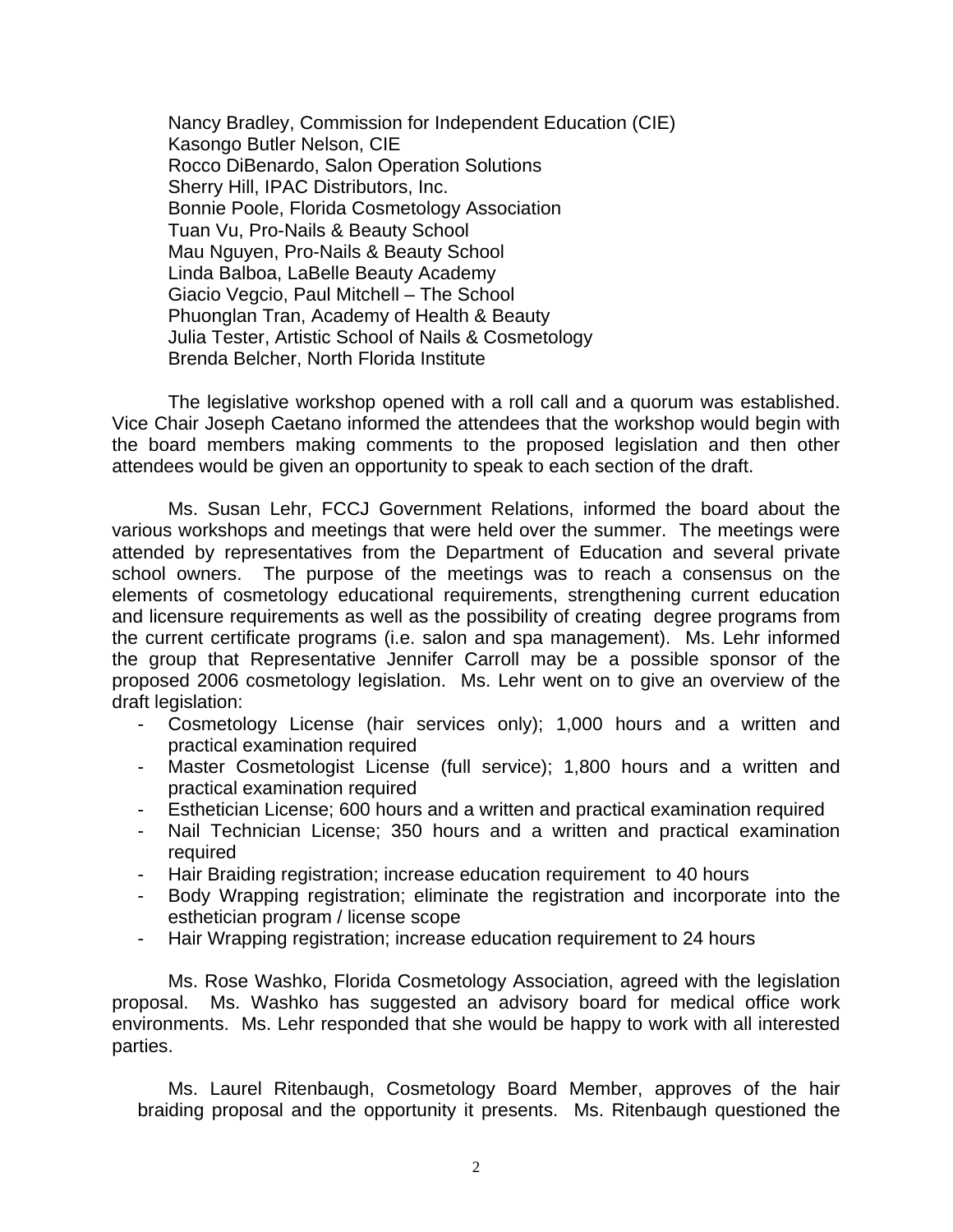reasoning behind not allowing for the adding of manufactured hair extensions. Ms. Lehr responded that it was her understanding that using manufactured hair extensions would be considered cosmetology due to the usage of glues and adhesive type materials.

 Mr. Robert Valdez, Florida Cosmetology Schools Association, added that the hair braiding registration was originally intended to allow the African–American community an opportunity for licensure to practice the art of braiding the natural human hair, an art that has been performed for years in that culture and among the African-American communities.

Mr. John Conley, The Hairwraps Company, Inc., has been in the hair wrapping business for over a decade and was highly involved in the [past] legislation that exempted licensure for the theme parks and film industry. Mr. Conley said he feels like the hair wrapping industry should remain with the current requirements.

Ms. Sherry Hill, IPAC Distributors Inc., an instructor of a body wrapping course, agrees with body wrapping being included in the esthetics license. Ms. Hill had recommendations for regulation of solutions and products that are used in the presoaked herbal wraps. She added that the product certification [provided by the manufacturer] should address any product concerns.

Ms. Washko asked for clarification of "compression" wrap. Ms. Washko asked if there were qualifications or criteria required of the individuals taking a body wrap course. She suggested that there should be criteria established.

Ms. Bonnie Poole, Florida Cosmetology Association, expressed several concerns with the proposed legislation.

- The association is opposed if the 2006 proposed legislation mirrors the 2005 proposed legislation, SB828 and its companion bill HB789.
- The creating of a master cosmetologist license would present an easier opportunity for reciprocity or endorsement between states.
- The association does not support the Cosmetologist (hair only) title for the license; would prefer Hairstylist or Hair Technician. Creating a 1,000 hour cosmetology license would reduce the industry standard. The newly created license would not encompass the full cosmetology science and the title should reflect the distinction of hair only.
- The Florida Cosmetology Association strongly opposes the booth rental language as it is currently written. Speaking on behalf of the Florida Cosmetology Association, the booth rental licensure issue should be a stand alone bill.

Mr. Rocco DiBenardo, Salon Operation Solutions, reported that 80% of the industry are booth renters and he is supportive of booth rental. The proposed language was copied from the Texas cosmetology law.

Ms. Luvenia McNair, Beannies Beauty & Barber Academy, feels that there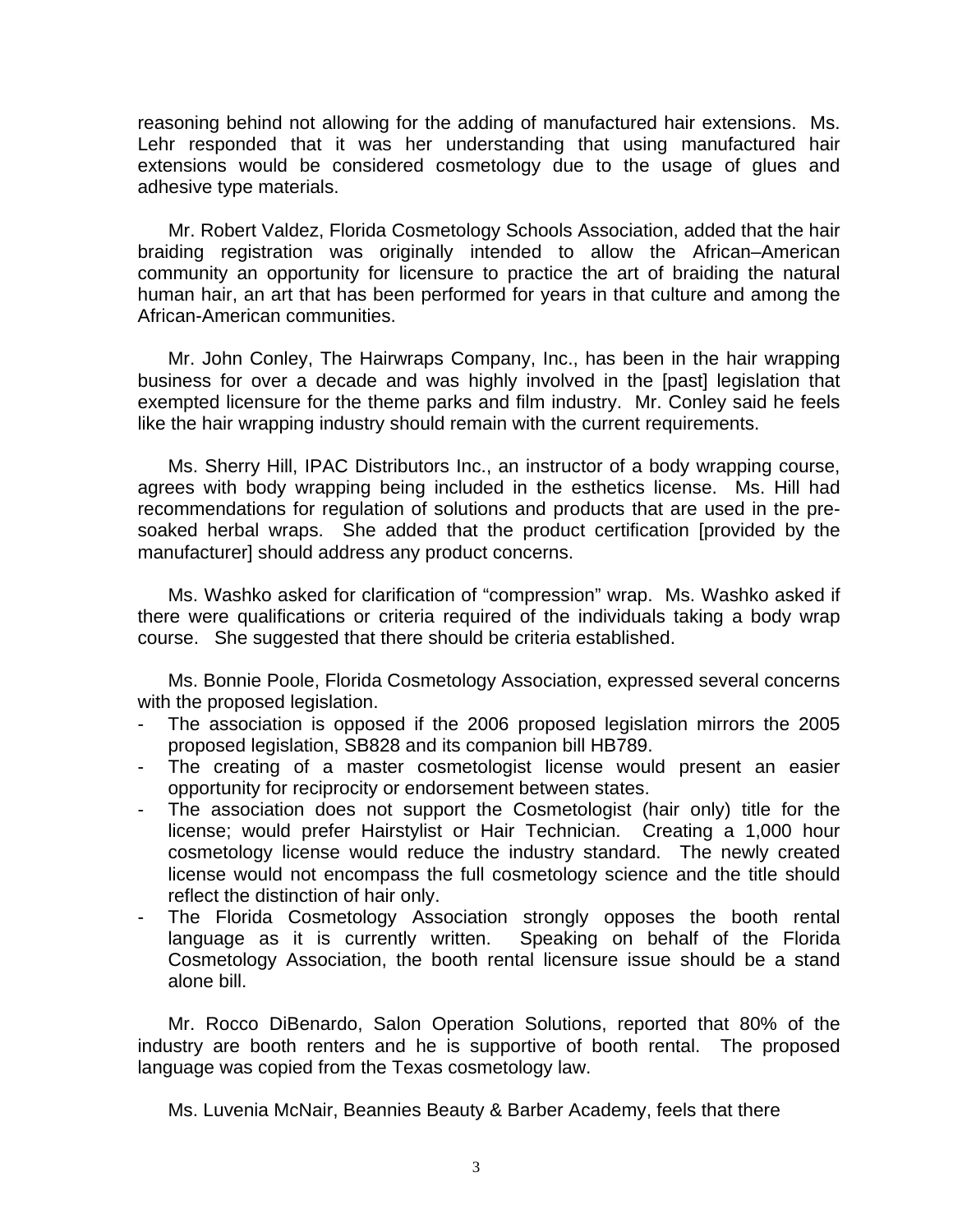should be a booth renter license.

Mr. DiBenardo added there is room for a booth renter to be defined in section 477.025, F.S. A definition should include the difference in responsibility of an employee or individual contractor.

Ms. Poole reiterated that the Florida Cosmetology Association does not like the booth rental language of last year's bill.

Mr. Valdez said that he believes booth rental would force more accountability and level the playing field. He would like to leave room in the law to have a flexible business plan and room to update in accordance with the growth of the industry. Mr. Valdez does support the hairstylist / hair technician license but at a 1,200 hour education requirement.

# **Senate Bill SB828**

At this point of the workshop, Vice Chair Caetano gave the direction that comments and suggestions should be offered in a page-by-page order.

Pages #1 through #4

No comments were offered.

#### Page #5

Mr. Valdez pointed out the license for a Full Specialist should be added to this section.

#### Page #6

No comments were offered.

#### Page #7

Ms. Lehr commented that the definitions for hair braiding and hair wrapping should remain as part of this section (lines #7 through #17).

#### Page #8

No comments were offered.

#### Page #9

In regard to line #9, "shampooing", Mr. Valdez feels that the registration allowance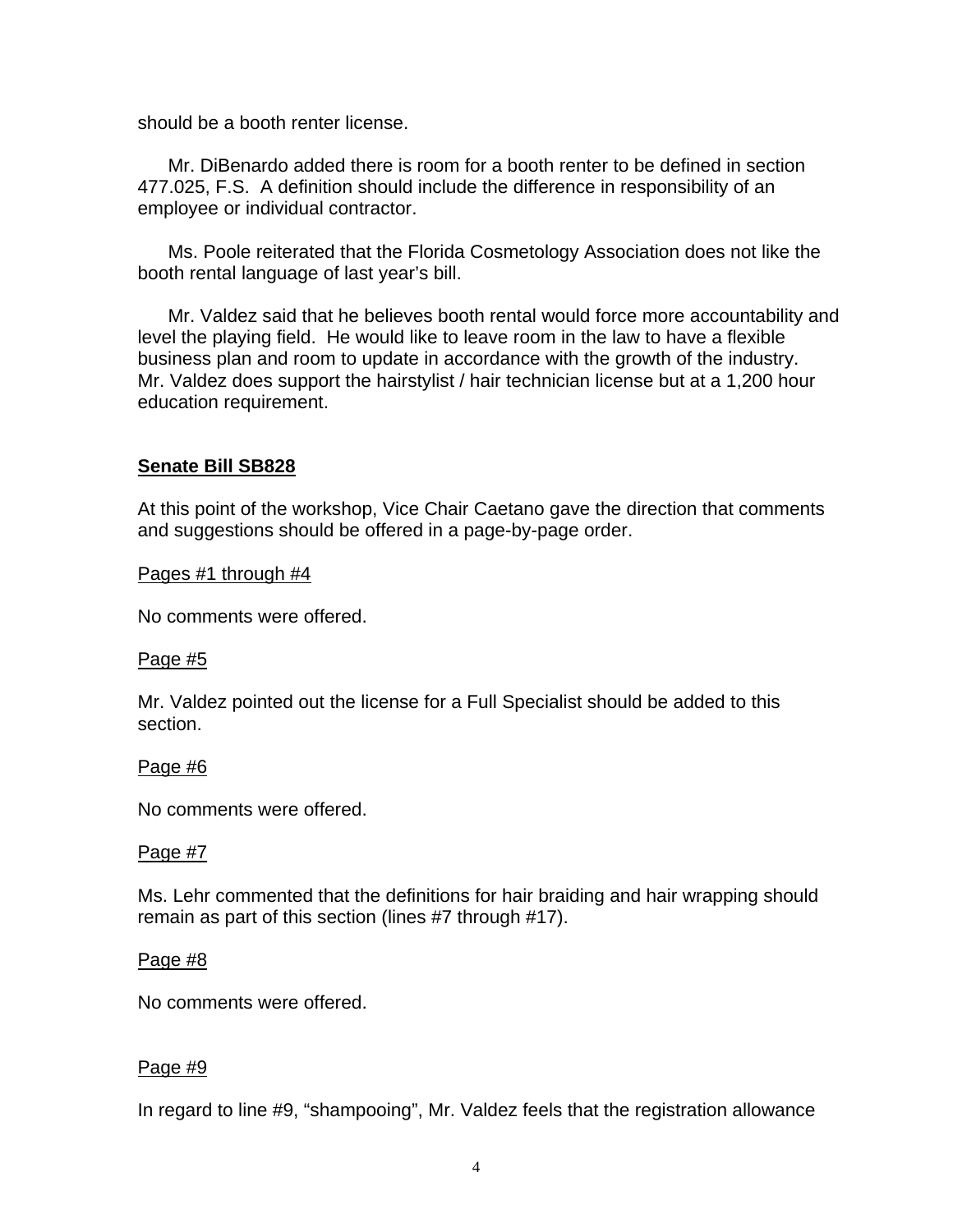should be removed from the legislation. He is also asking for clarification of the term "special preparations" as he feels the phrase is too ambiguous.

Ms. Poole agrees with striking the shampoo specialist language.

Ms. Brenda Baker, New England Tech, added that the schools are obligated to employ graduates. Removal of the shampooing specialty, or even the current allowance, could possibly hinder the schools.

Ms. Brenda Belcher, North Florida Institute, feels that if a shampoo specialist is allowed to apply "hair treatments" (as stated in lines #10 - 11), that would be taking away from a licensed cosmetologist. She is opposed to the shampoo specialist license.

Ms. Nancy Bradley, Commission for Independent Education, said that there was a consensus to remove the shampooing service being allowed without a license.

Ms. Phuonglan Tran, Academy of Health & Beauty, said that hair braiding needs to be more definitive. The definition should specify the braiding of natural human hair only.

## Page #10

Mr. Conley spoke about the minimum hour requirement for a hair wrapper and to the ownership of the course approval. On line #16, the hours for hair wrapping should remain at a 6 hour minimum. On lines #16 – 17, the approving department is the Department of Business and Profession Regulation (DBPR) and not the Department of Education (DOE).

Ms. Washko asked that the body wrapping definition specify if the application of the oils and lotions be by hand or by brush.

# Page #11

Ms. Washko pointed out that on line #5 the ownership of the body wrapping course approval should be from DBPR not DOE.

Ms. Hill added that she was in agreement with eliminating the body wrapping registration and incorporating it with esthetics.

Mr. Valdez supports incorporating body wrapping in with esthetics.

Ms. Bradley is concerned that the elimination of the body wrapping registration would limit opportunities for both schools and students. The elimination does not present options for education or licensure. Maybe the body wrapping could remain as a stand alone program but with the increased [proposed] 250 hour requirement.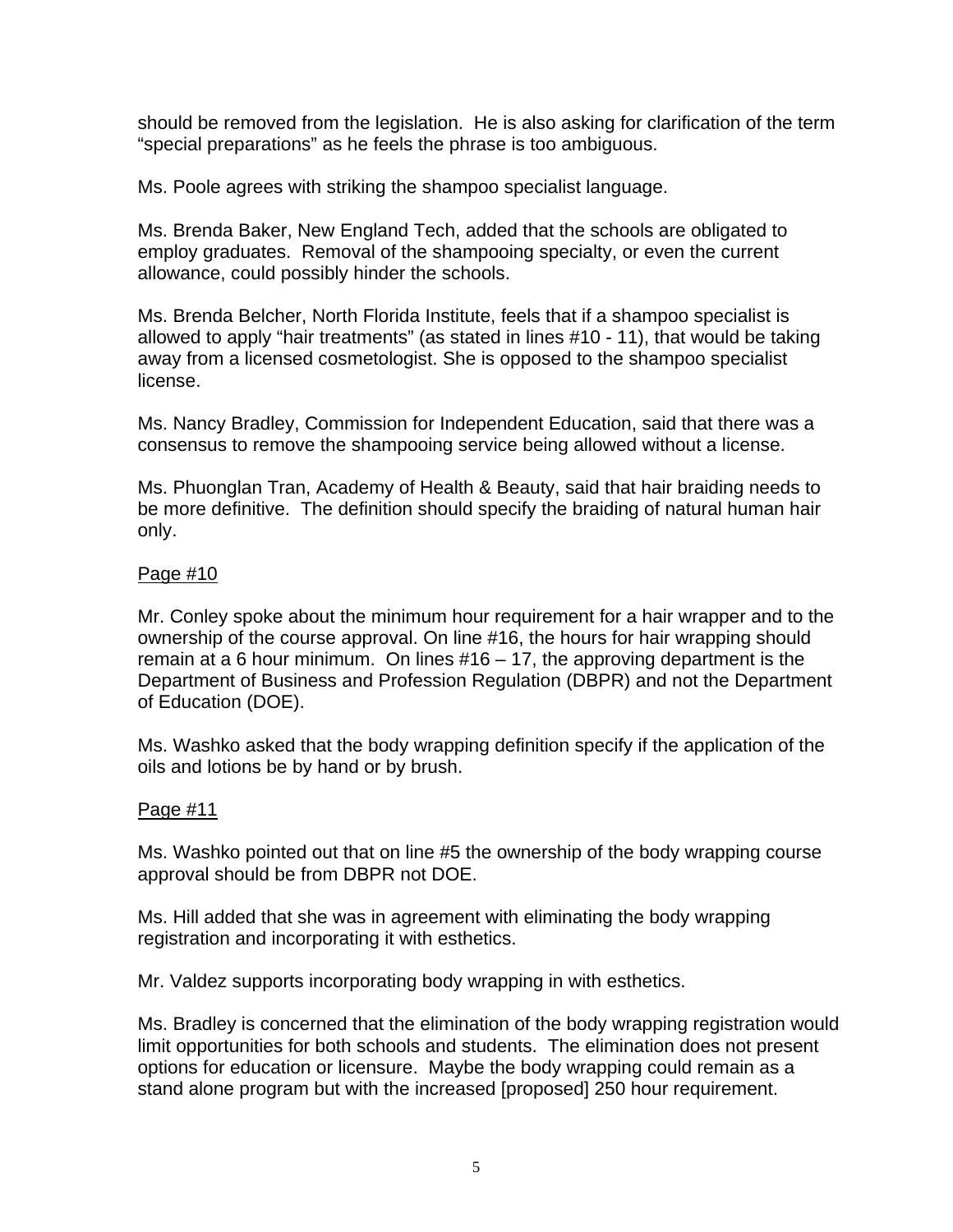Mr. Valdez wanted to know where 250 hours course requirement originated. His suggestion was to let the marketplace determine the course length and curriculum issues.

Ms. Washko added that the esthetics textbooks already reference body wrapping.

# Page #12

Mr. Conley's opinion is that lines #12 through # 21, on page #12, should not be eliminated / stricken. In fact, he would like to keep the original existing language for both pages #11 and #12.

## Page #13

No comments were offered.

## Page #14

Ms. Poole suggested adding a clarification that licensed barbers are allowed to work in a licensed cosmetology salon. She suggested using the same language as is currently written in Chapter 476, F.S., stating that a licensed cosmetologist is allowed to work in a licensed barbershop.

## Page #15

Ms. Lehr reported that the public institutions are opposed to lines #28 through #31.

Ms. Glenda Stevenson, Florida Cosmetology Association, does not support the elimination of a required GED or high school diploma for licensure.

Ms. McNair says that her students are reporting to her that the cosmetology exam is too hard.

Ms. Bradley said that the Commission for Independent Education suggests the requirement be a GED, high school diploma or ability-to-benefit test. The 2005 legislation does not allow for an equal playing field.

Ms. Poole supports the requirement of 600 hours and a state board examination for a nail technician.

# Page #16

Mr. Valdez addressed lines # 12 through #15. On line #12, the hairstylist requirement should be 1,200 hours. On line #13, he is in agreement with the 600 hour requirement for an esthetician. On line #14, the 600 hour requirement for a nail technician is too much; the hour requirement should be 350. On line # 15, the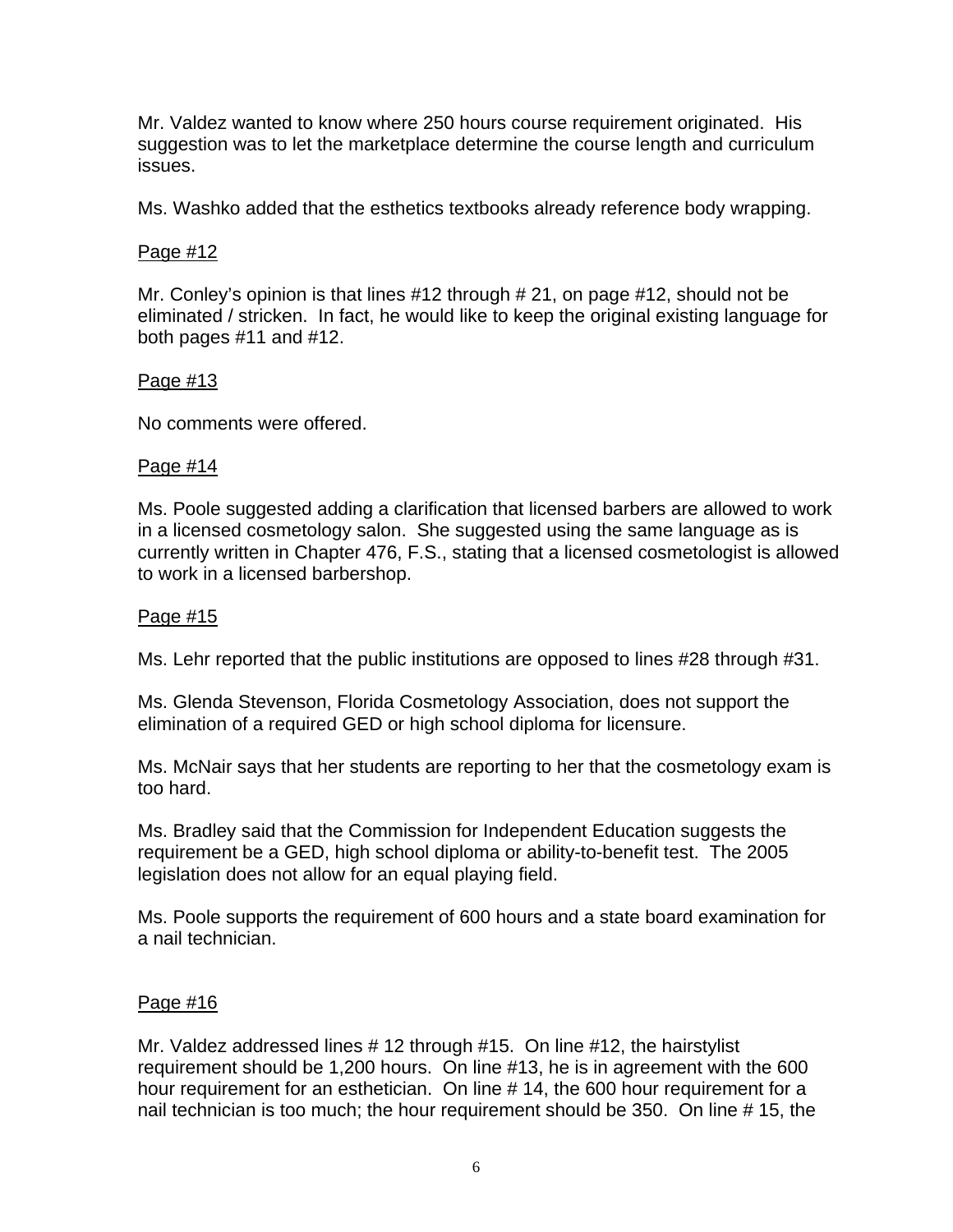hour requirement for a cosmetologist should be 2,150, not 2,400.

Ms. Lehr reported that the consensus from the public institutions is a 1,000 hour requirement for a hairstylist.

Ms. Balboa, La Belle Beauty Academy, noted that the 600 hour course requirement for an esthetician would allow a student to apply for financial aid.

Ms. Bradley said that she felt 2,400 hours for a cosmetologist is too much. The extended hours would place a burden on both the schools and students. The extended hour requirement would keep the student out of the workforce too long.

Ms. Julia Tester, Artistic School of Nails & Cosmetology, said the 2,400 hours would be too much and would be hard to achieve.

## Page #17

Ms. Lehr addressed lines #10 through #18. She would like to keep this section but base the minimum completion on a level of competency of 85 – 90% being signed off on by an instructor. However, if the student fails the examination, the student must complete all of the required training before being allowed to sit for the examination again.

Mr. Valdez noted that at a board meeting several years ago then Executive Director Julie Baker, reported that 89% of students challenging the examination at the 1,000 hour minimum failed the exam. Mr. Valdez said that a school can not do a complete and thorough job at only 1,000 hours. Not all schools are in agreement with the challenge option. His school does not allow the challenge.

Ms. Tester added that her school does have students that challenge the exam at 1,000 hours and they have a high passing rate. She is suggesting the return of a practical [cosmetology] examination.

Mr. Valdez said that he does not support sub. (4) starting on line #24. His suggestion is an on-line application that generates a confirmation number. The exam candidate would then sit for the exam and receive a temporary permit to work for 30 days.

#### Page #18

In reference to lines #23 – 25, Ms. Lehr asked how work experience would be substituted for education.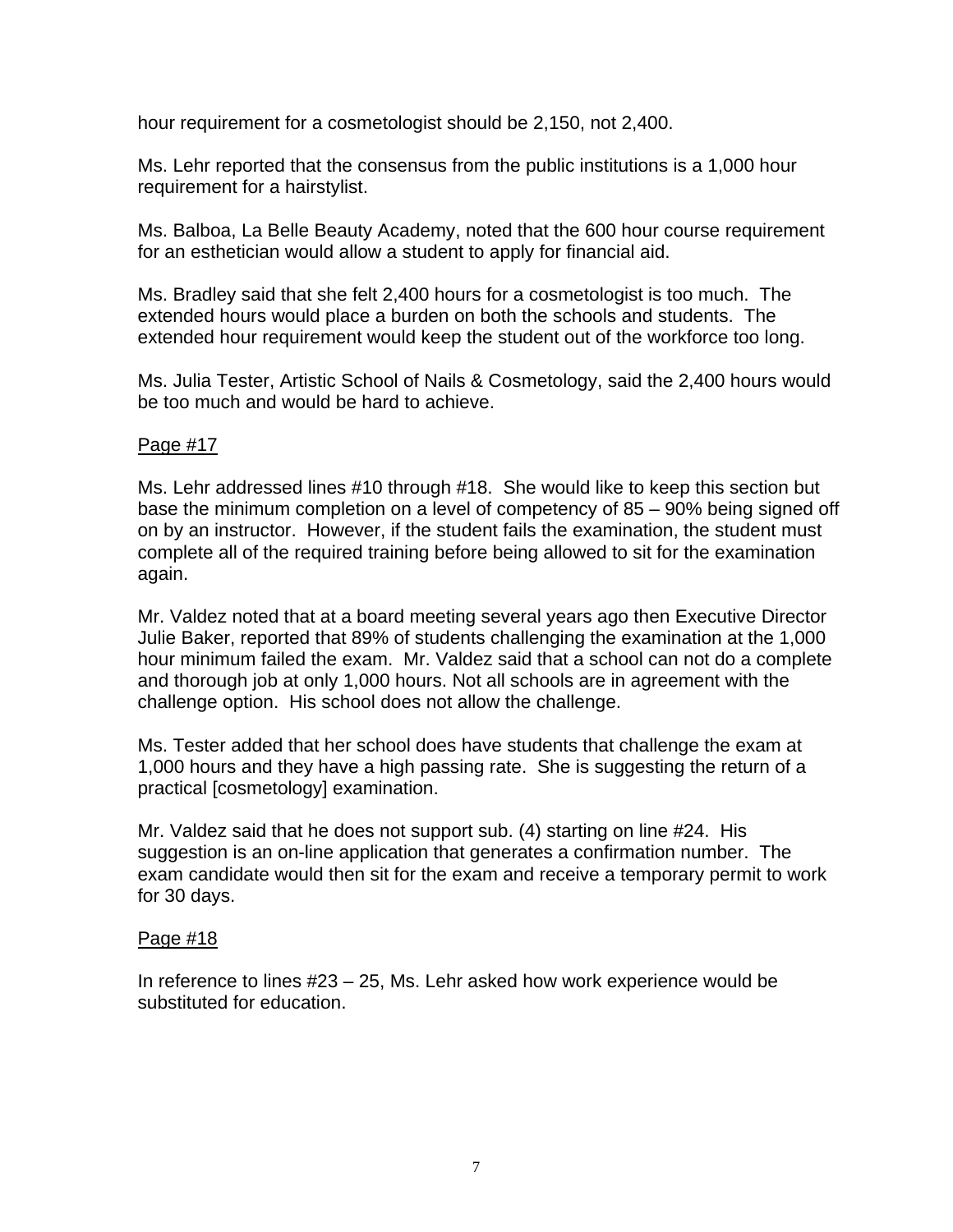# Page #19

Mr. Conley does not want to delete lines #13 through #16.

In regards to subsection (b), beginning on line #17, Mr. Valdez asked how active practice would be proven.

Ms. Lehr spoke to subsection  $(b)$ , beginning on line #17, saying that it was excessive. She suggested relying on activity of the license and continuing education credits.

Mr. Biggins, Assistant Attorney General, responded to the clarification of the phrase "active practice". His recommendation was for the language to read "held an active license".

# Page #20

In regards to lines # 1 through 5, Ms. Lehr stated that she was opposed to the years of age "and" GED, high school diploma, etc. She feels as if the "and" situation would create a barrier for students.

There was a consensus among the group to eliminate the "and" language and revert back to the existing "or" situation.

# Page #21

Mr. DiBenardo offered response to section 477.0235 [Independent contractor; boothrenter license.--] beginning on line #20. He suggested the word "license" referenced throughout this section.

# Page #22

Ms. Poole addressed subsection (c) beginning on line #2. Unless you are with the IRS, there should not be a requirement to have a copy of a contractual agreement between two parties. The contract requirement is overstepping boundaries. Ms. Poole disagrees with the board having access to the contract or dictating the way a booth renter does business.

Mr. DiBenardo is fully supportive of booth rental "permit" requirements.

Ms. Lehr commented that Rep. Carroll opposes booth rental being included in this bill.

# Page #23

No comments were offered.